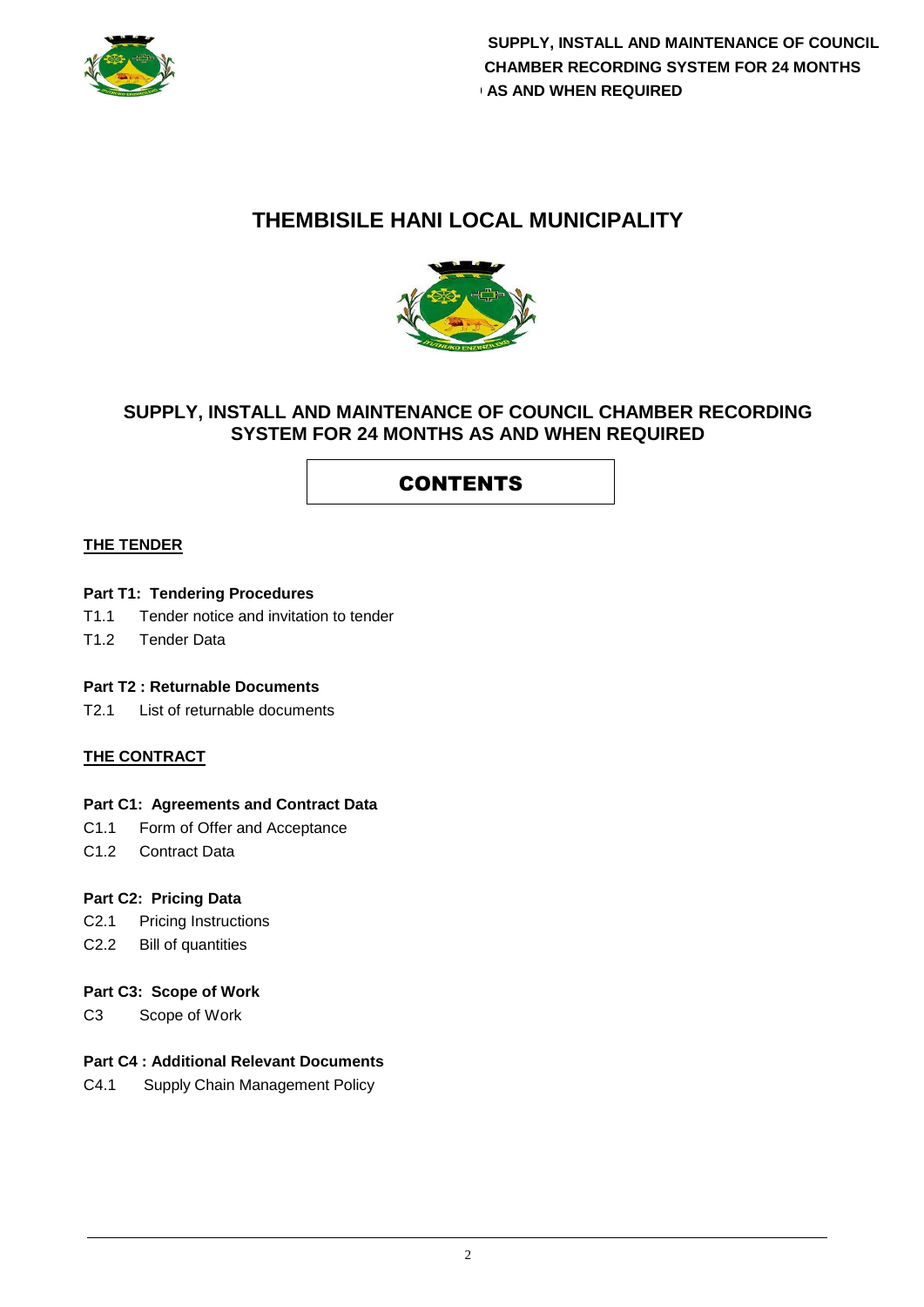

 **SUPPLY, INSTALL AND MAINTENANCE OF COUNCIL CHAMBER RECORDING SYSTEM FOR 24 MONTHS AS AND WHEN REQUIRED** 

### **THEMBISILE HANI LOCAL MUNICIPALITY**



### **SUPPLY, INSTALL AND MAINTENANCE OF COUNCIL CHAMBER RECORDING SYSTEM FOR 24 MONTHS AS AND WHEN REQUIRED**

# **TENDERING PROCEDURES**

#### **THE TENDER**

#### **Part T1: Tendering Procedures**

- T1.1 Tender notice and invitation to tender
- T1.2 Tender Data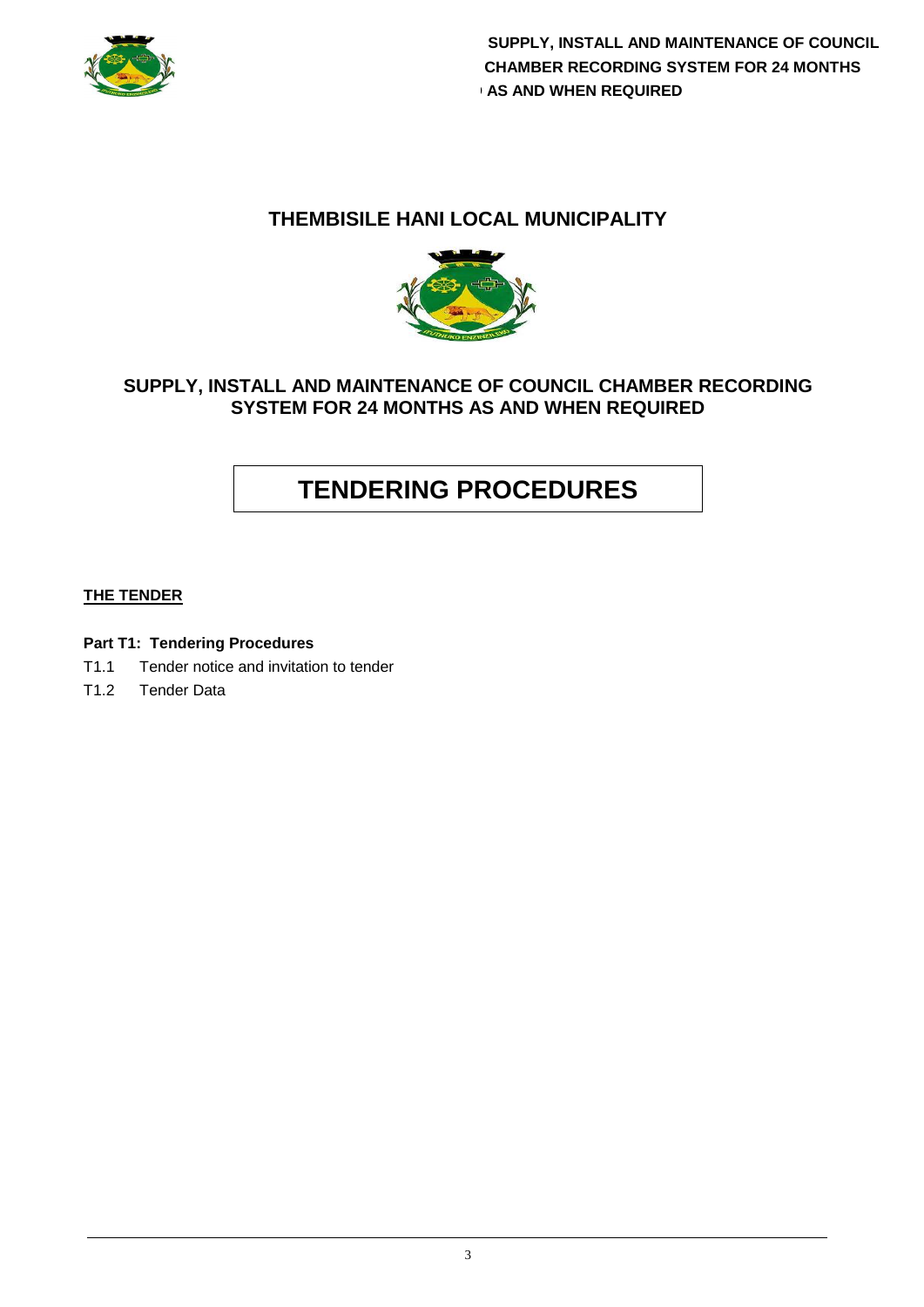

# **THEMBISILE HANI LOCAL MUNICIPALITY**

### **SUPPLY, INSTALL AND MAINTENANCE OF COUNCIL CHAMBER RECORDING SYSTEM FOR 24 MONTHAS AND AS AND WHEN REQUIRED**

# T1.1 TENDER NOTICE AND INVITATION TO TENDER

| <b>CONTRACT NO</b>                    | <b>DESCRIPTION</b>                                                                                                                                    | <b>BRIEFING</b><br><b>SESSION</b>    | <b>PRICE PER BID</b><br><b>DOCUMENT</b> | <b>CLOSING DATE</b>     |
|---------------------------------------|-------------------------------------------------------------------------------------------------------------------------------------------------------|--------------------------------------|-----------------------------------------|-------------------------|
| <b>THLM/SCM51/2020-</b><br>2021/ICT02 | <b>SUPPLY, INSTALL AND</b><br><b>MAINTENANCE OF COUNCIL</b><br><b>CHAMBER RECORDING SYSTEM</b><br><b>FOR 24 MONTHS AS AND</b><br><b>WHEN REQUIRED</b> | <b>NO BRIEFING</b><br><b>SESSION</b> | R1 234.00                               | 11 May 2021<br>@12:00pm |

Tender documents will be available at the municipality from the 30<sup>th</sup> April 2021. Kindly note that the E-Tender portal is currently not working. Prospective bidders should take note that due to the current situation of COVID-19, there will be no briefing session. All inquiries will be addressed electronically. Bidders are encouraged to forward enquiries at least two weeks before closing of tenders to allow correspondence on time.

Payments for hardcopy tender documents can made at the Municipal cashier's office in Kwaggafontein C and can be obtained on payment of a non-refundable cash amount indicated above. Only bank guaranteed cheques will be accepted and must be made payable to Thembisile Hani Local Municipality. Sealed documents marked with the tender number "**CONTRACT NO: THLM/SCM51/2020-2021/ICT02- SUPPLY, INSTALL AND MAINTENANCE OF COUNCIL CHAMBER RECORDING SYSTEM FOR 24 MONTHS AS AND WHEN REQUIRED,** must be placed in the bid box at the municipality office in Kwaggafontein C no later than **12h00PM on the 11th May 2021**. Bids will be opened in public at the Municipal offices.

Please take note that no bid documents will be given to couriers unless the courier company is in possession of a letter on the official letterhead, confirming on behalf of the company the full details of the specific bid/bids to be collected and payment of the full amount payable for the bids is required.

The council reserves the right to either accept the whole or part of any bid, or not to appoint. Facsimiles or emailed documents will not be accepted. No awards will be made to a person who:

- Is in the service of the state
- If that person is not a natural person, of which any director, manager, principle shareholder or stakeholder is a person in the service of the state
- Who is an advisor or consultant contracted with the municipality or municipal entity.

A Preferential Point system shall apply whereby a contract will be allocated to a bidder in accordance with the Preferential Procurement Policy Framework Act, Act No 5 of 2000 and as defined in the Conditions of Tender in the tender document, read in conjunction with the Supply Chain Management Policy of the Thembisile Hani Local Municipality where 80 points will be allocated in respect of price and 20 points in respect of B-BBEE status level of Contribution. Tenderers must have the necessary skills, experience and capacity to perform the required work. Bidders will be required to submit proof of B-BBEE status.